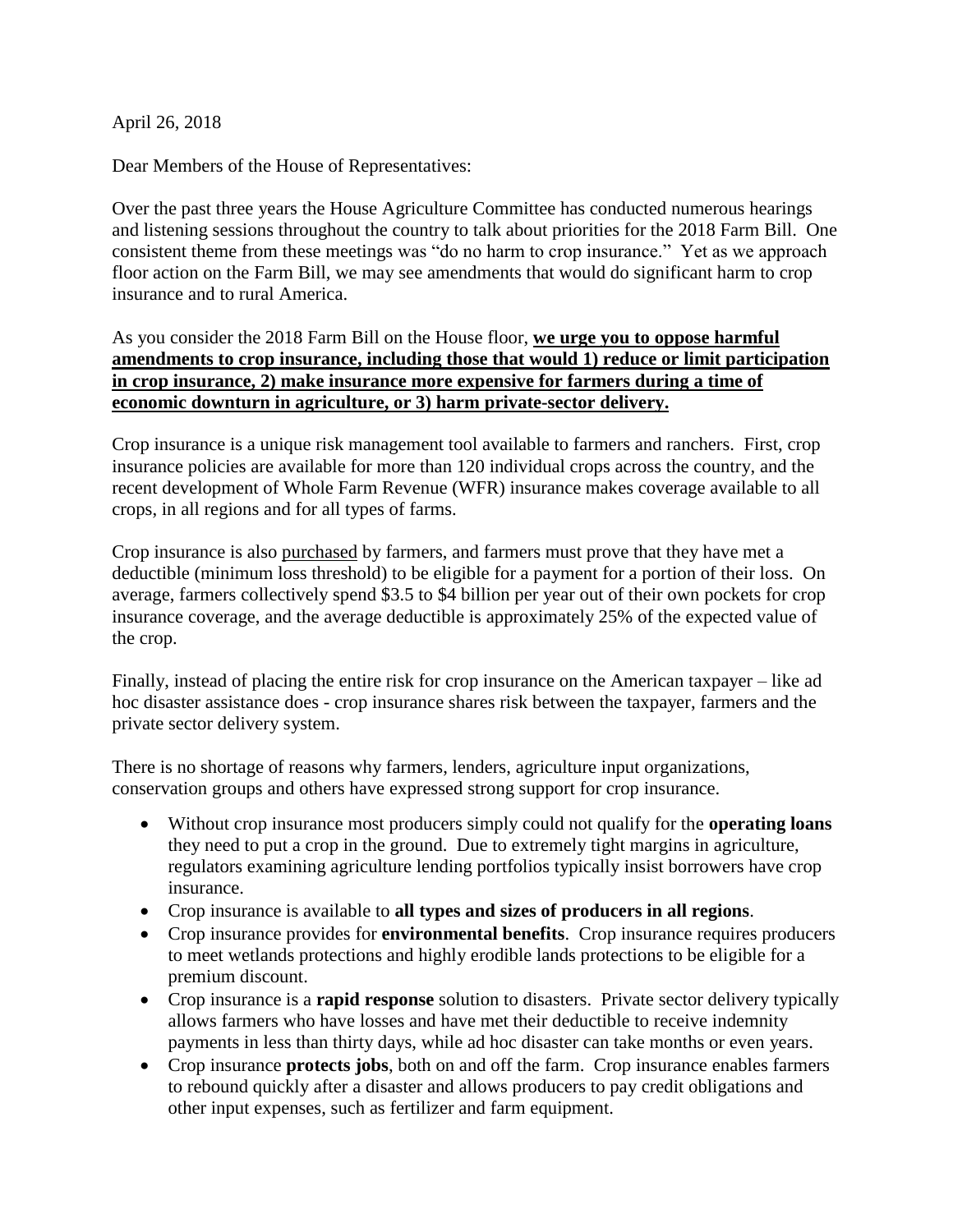Crop insurance is food and fiber security insurance, and food and fiber security is national security. Given the importance of crop insurance, the undersigned organizations **urge you to support America's farmers, ranchers, rural economies and national security by opposing amendments that would harm crop insurance.**

Sincerely,

Agricultural Retailers Association American Agri-Women American Association of Crop Insurers American Bankers Association American Farm Bureau Federation American Farmland Trust American Insurance Association American Malting Barley Association American Seed Trade Association American Sesame Growers Association American Society of Farm Managers and Rural Appraisers American Soybean Association American Sugar Alliance American Sugarbeet Growers Association Association of Equipment Manufacturers Association of Fish and Wildlife Agencies Biotechnology Innovation Organization California Association of Winegrape Growers Corn Refiners Association Crop Insurance and Reinsurance Bureau Crop Insurance Professionals Association Ducks Unlimited Farm Credit Council Florida Sugar Cane League Independent Community Bankers of America Independent Insurance Agents & Brokers of America National Association of Conservation Districts National Association of Mutual Insurance Companies National Association of Professional Insurance Agents National Association of State Departments of Agriculture National Association of Wheat Growers National Barley Growers Association National Corn Growers Association National Cotton Council National Council of Farmer Cooperatives National Crop Insurance Services National Farmers Union National Grain and Feed Association National Milk Producers Federation